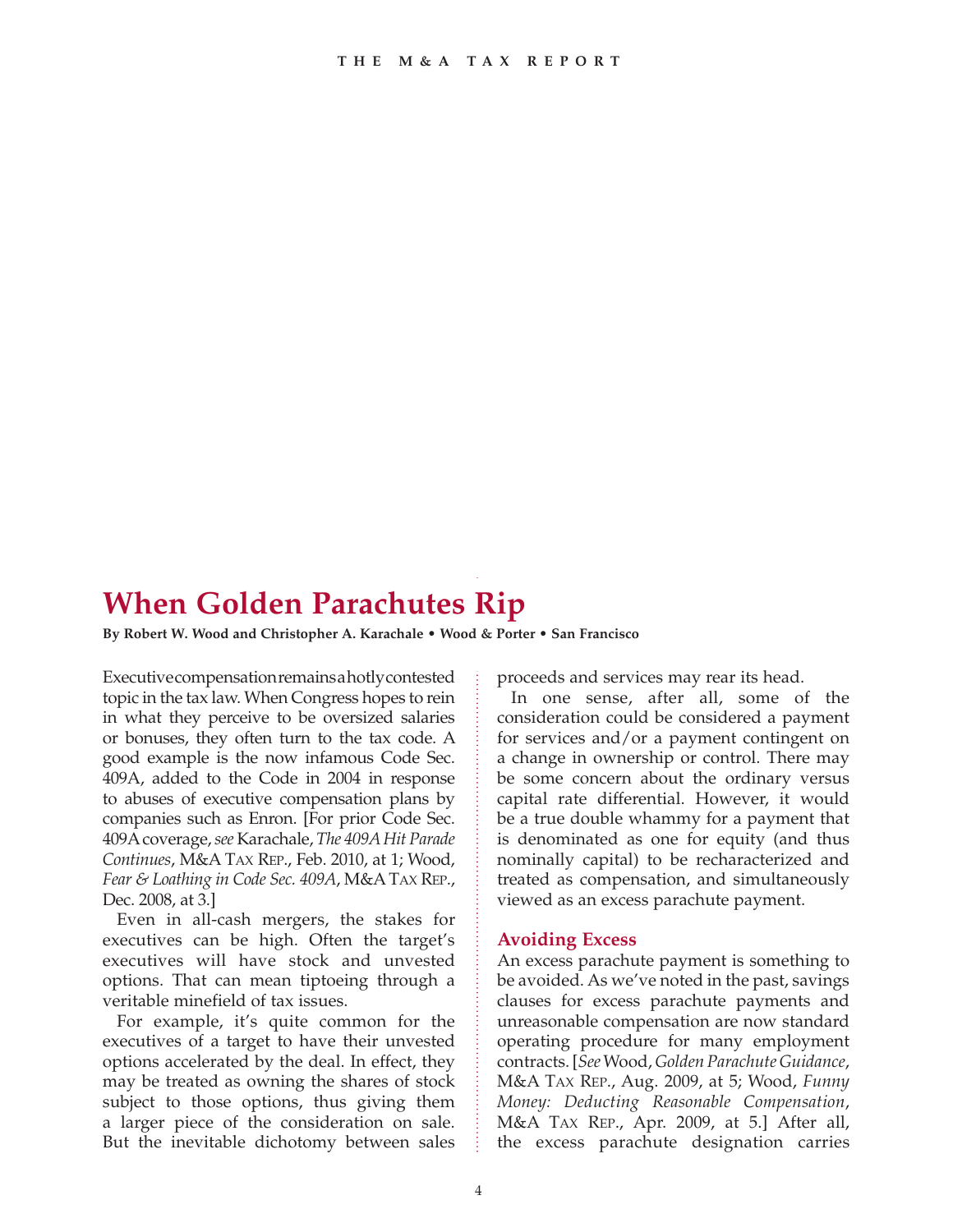double—or maybe even triple—trouble.

First, the executive is subject to the 20-percent excise tax imposed by Code Sec. 4999 on the excess parachute payment. Second, the payor can't deduct it. Our third concern is not far-fetched: Could the executive be subject to a 20-percent income tax plus interest imposed by Code Sec. 409A(a)(1)(B) on deferred compensation? Any one of these is onerous, but—taken together—they could cause a taxpayer to hoist the white flag.

Let's leave the Code Sec. 409A issue aside and focus on the rules and new guidance related to golden parachutes.

## **Golden Guidance**

Code Sec. 4999(a) imposes a tax equal to 20 percent of an excess parachute payment. An excess parachute payment is an amount equal to the excess of any "parachute payment" over the portion of the "base amount" allocated to such payment. [*See* Code Sec. 280G(b)(1)].

Generally, "parachute payments" are payments in the nature of compensation to highly compensated workers or shareholders ("Disqualified Individuals") of a corporation in the following circumstances:

- 1. Such payments are contingent on a change in the ownership of a substantial portion of the assets of the corporation.
- 2. The aggregate present value of the payments that are contingent on such change equals or exceeds three times the base amount. [*See* Code Sec. 280G(b)(2)(A).]

The "base amount" represents the average annual compensation of Disqualified Individuals for services performed for the corporation with respect to which the change in ownership or control occurs. [*See* Reg. §1.280G-1 Q/A 34.]

Subject to a reduction for reasonable compensation for services actually rendered before the change in control, the excess parachute payment is the difference between the parachute payment (*i.e.,* the amount in excess of three times the base amount) and the base amount itself. This excess may be subject to the 20-percent excise tax of Code Sec. 4999.

#### **Parachutes Away**

Fortunately, CCA 200923031 (Feb. 2, 2009), provides guidance making the artillery fire

of Code Sec. 280G a little less deafening. We previously noted this piece of administrative advice [*see* Wood, *Golden Parachute Guidance*, M&A Tax Rep., Aug. 2009, at 5), but its importance bears further review.

In CCA 200923031, a privately held corporation maintained a plan that provided for the granting of some stock rights to designated executives of the corporation. The stock rights included options to buy shares of the corporation's common stock at book value.

The corporation wanted to enter into a transaction that would result in a change in ownership of a substantial portion of the corporation's assets. As a result of the transaction, the book value restriction under the plan would be canceled and corporate stockholders would be entitled to the fair market value of their shares of common stock at the close of the transaction. Some unvested stock rights also would become fully vested.

In response to the corporation's request, the IRS ruled that the removal of the book value restriction on the common stock was a noncompensatory cancellation of a nonlapse restriction under Code Sec. 83. Thus, the IRS ruled that no part of the consideration payable for the vested common stock would constitute a parachute payment under Code Sec. 280G. Furthermore, the IRS ruled that accelerating the vesting of the unvested stock rights in connection with the transaction would cause the resulting compensation to be a parachute payment under CodeSec. 280G.

## **Common Stock Avoids the Hatchet**

Interestingly—and helpful to most taxpayers the CCA appears to clarify that consideration payable with respect to vested common stock will *not* constitute a parachute payment. That makes sense. The IRS does not cite to particular authority for this proposition. Nevertheless, the rule appears to conform to Reg. §1.280G-1,  $O/A$  13(b).

That Q/A provides that any money or other property transferred to the Disqualified Individual upon the exercise of an option after the time the option vests is *not* treated as a payment in the nature of compensation to the Disqualified Individual. The same is true for any consideration in the sale or other disposition of the option. This section of the CCA represents